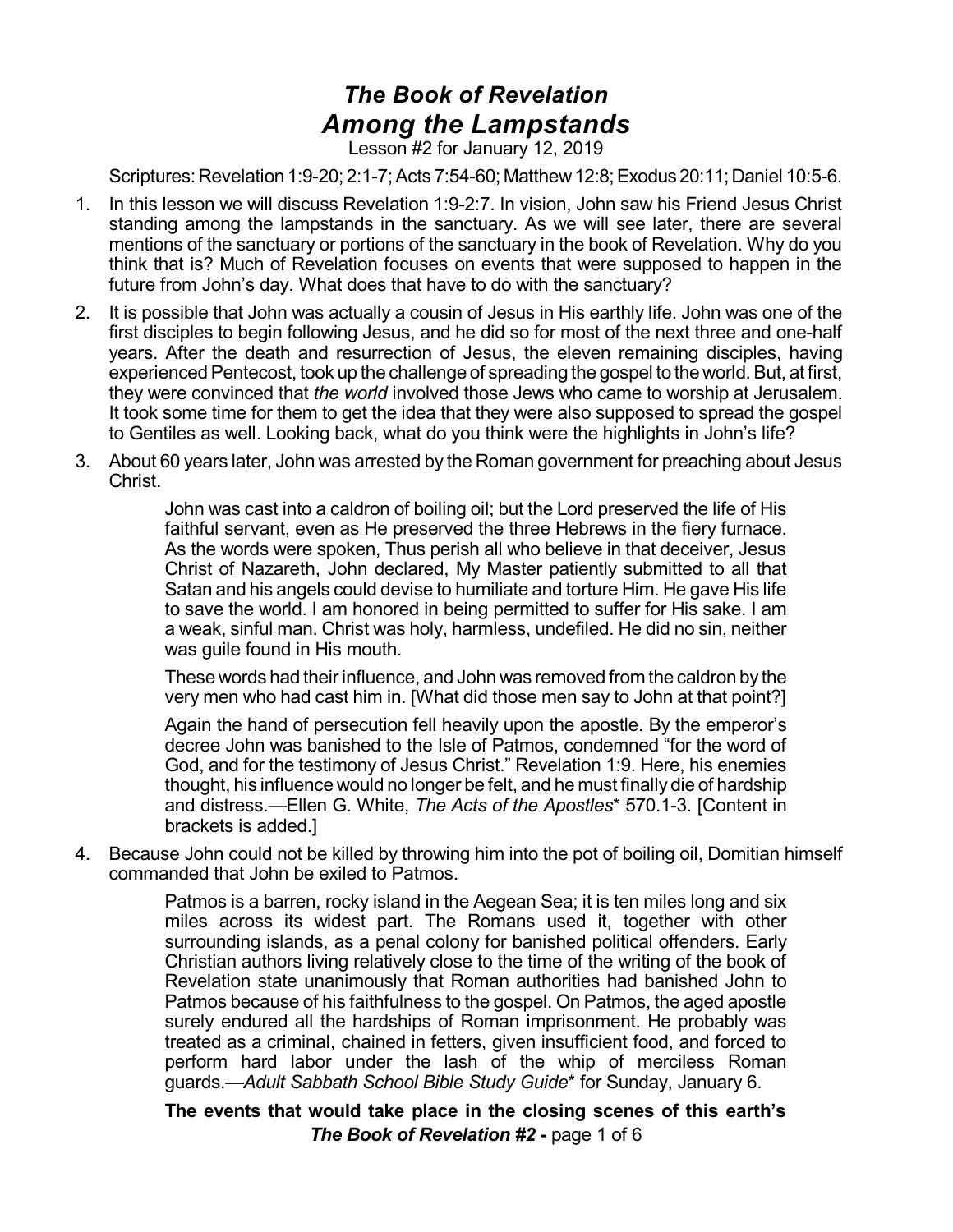**history were outlined before him; and there he wrote out the visions he received from God.** When his voice could no longer testify to the One whom he loved and served, the messages given him on that barren coast were to go forth as a lamp that burneth, declaring the sure purpose of the Lord concerning every nation on the earth.—Ellen G. White, *The Acts of the Apostles*\* 570.4- 571.0. [Bold type is added.]

- 5. But, John was certainly not the first faithful servant of God to suffer. See Daniel 3:16-23 and Acts 7:54-60. Paul wrote to his young spiritual son, Timothy: "Everyone who wants to live a godly life in union with Christ Jesus will be persecuted." (2 Timothy 3:12, *GNB*\*)
- 6. Are we being persecuted? If we run into difficulties and feel that we are suffering for some reason, how can we decide whether it is because of our own bad choices? Or, if it is because we are serving God? Can we learn to trust God faithfully no matter what happens to us?
- 7. Read Revelation 1:10. There has been an enormous amount of discussion about this verse down through the ages because of its reference to *the Lord's day*. The exact Greek expression used for *the Lord's day* is unique in the Bible. Those exact words are not used either elsewhere in the New Testament or in the *Septuagint* which is the Greek translation of the Old Testament. However, there are many other similar expressions used: For example, Exodus 31:13; Isaiah 58:13; Matthew 12:8; and Mark 2:27-28 which clearly identify the seventh-day Sabbath as *the Lord's day*. It must have been clearly understood in John's day.

It was on the Sabbath that the Lord of glory appeared to the exiled apostle. The Sabbath was as sacredly observed by John on Patmos as when he was preaching to the people in the towns and cities of Judea. He claimed as his own the precious promises that had been given regarding that day.—Ellen G. White, *The Acts of the Apostles*\* 581.4.

The Scriptures are clear that God's day is the seventh-day Sabbath. (Exodus 20:10; Mark 2:27-28) But, the custom of calling Sunday *the Lord's day* is so ancient that a number of Romance languages have included it even in the name for Sunday–in Spanish they say *Domingo* and in French *Dimanche*. The Latin is *Dominica*. The very first possible reference to Sunday–the day of the Lord's resurrection–as *the Lord's day* goes back to an eccentric bishop of Antioch by the nickname of Ignatius. For hundreds of years, Saturday was still known as the Sabbath, and Sunday was called *the Lord's day* by most Christians. Curiously, around the year 1600, English Puritans began to call Sunday, the Sabbath. There is no evidence before the 2<sup>nd</sup> century A.D. of anyone using the "Lord's day" or "Sabbath" to refer to the first day of the week which we call Sunday. (See C. Mervyn Maxwell, *God Cares*, vol. 2, 82-86.)

8. The first unambiguous use of the term *Lord's day* for the first day of the week–in this instance, the Resurrection Sunday–appears in the little book called *The Gospel According to Peter*, a pseudepigraphical–uninspired–book which was probably composed around A.D. 175.

> 9 and in the night in which **the Lord's day** was drawing on, as the soldiers kept guard two by two in a watch, there was a great voice in the heaven; and they saw the heavens opened, and two men descend from thence with great light and approached the tomb. And that stone which was put at the door rolled of itself and made way in a part; and the tomb was opened, and both the young men entered in.... 12 and at dawn upon **the Lord's day** Mary Magdalene, a disciple of the Lord, fearing because of the Jews, since they were burning with wrath, had not done at the Lord's sepulcher that things which women are wont to do for those that die and for those that are beloved by them–she took her friends with her and came to the sepulcher where he was laid.—*The Gospel According to Peter*\* 9, 12; *Ante-Nicene Fathers*\* 10:8, 175 A.D. [Bold type is

## *The Book of Revelation #2* **-** page 2 of 6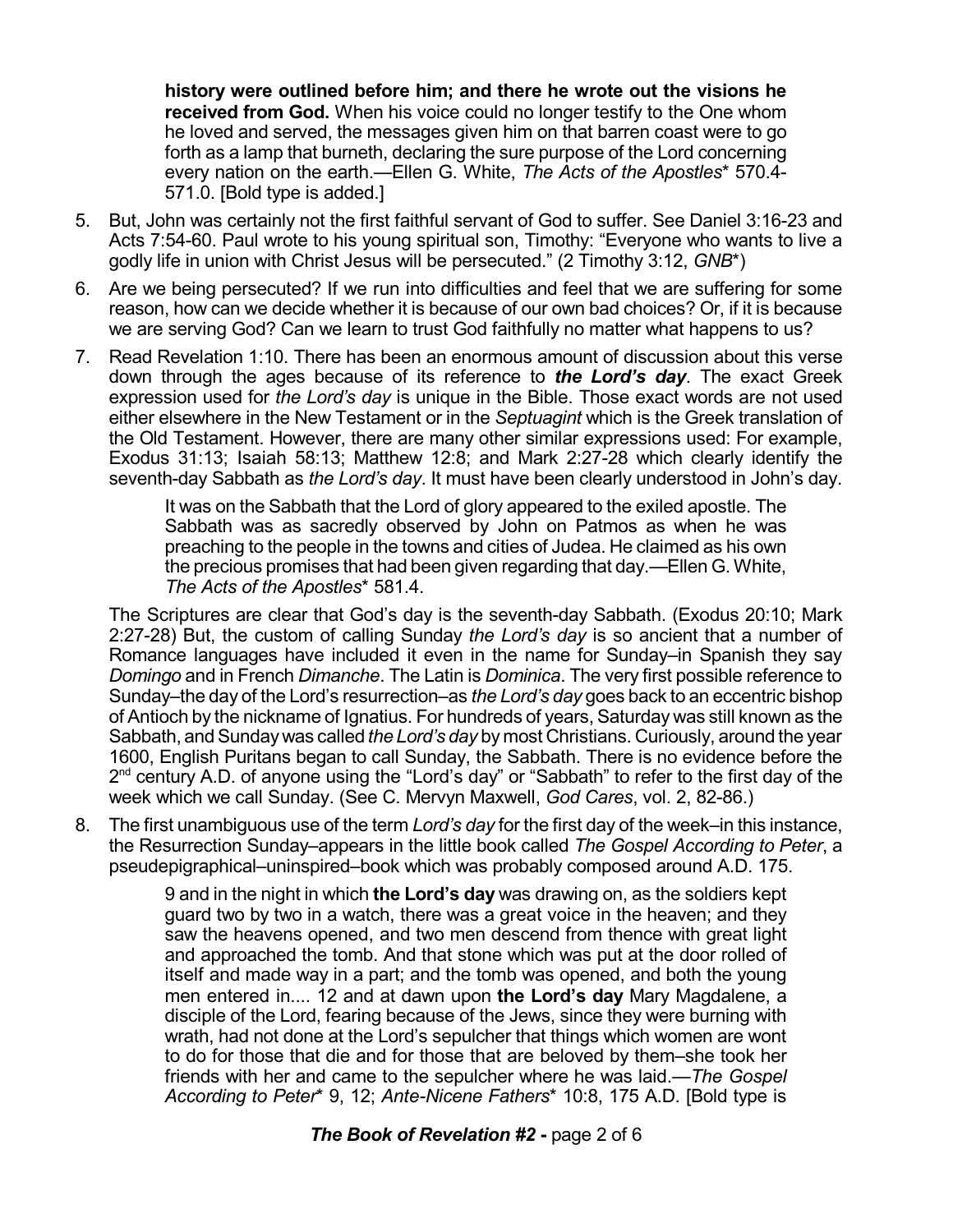added.]

9. The Sabbath, which God had instituted in Eden, was precious to John on the lonely isle.

What a Sabbath was that to the lonely exile, always precious in the sight of Christ, but now more than ever exalted! Never had he learned so much of Jesus. Never had he heard such exalted truth.—Ellen G. White, *Youth's Instructor*,\* April 5, 1900, par. 6*;* Ellen G. White Comments*, The SDA Bible Commentary*,\* vol. 7, 955.9.

- 10. ReadExodus 20:8-11 and Deuteronomy5:12-15.What can we learn from these two sections? Clearly, the Exodus 20 passage tells us that we should worship God on the Sabbath because it was the day on which God rested, celebrating creation.
- 11. On the other hand, Deuteronomy 5 was God's direction to the children of Israel that they should celebrate the Sabbath because He had redeemed them from slavery. Thus, we see that both creation and deliverance/redemption are to be celebrated on the Sabbath day.

The best explanation for the Lord's Day in Revelation 1:10 is that John was referring to the seventh-day Sabbath. While the exact phrase "the Lord's Day" (*kuriakê hemêra*) is never used elsewhere in the NewTestament or in the Greek translation of the Old Testament, many strong equivalents refer to the seventh-day Sabbath. The seventh day is "the Sabbath of the Lord [*kuriô*] thy God" *(Exod. 20:10, Deut. 5:14)*. "The Lord" (*kurios*) often refers to the seventh day as "my Sabbath" *(ta sabbata mou—Exod. 31:12, 13; Lev. 19:3, 30; Lev. 26:2; Isa. 56:4-6; Ezek. 20:12, 13, 16, 20, 21, 24; Ezek. 22:3-8; Ezek. 23:36-38; Ezek. 44:12-24)*. In the Hebrew of Isaiah 58:13, Yahweh calls the Sabbath "My holy day" *(NKJV)*. And finally, all three Synoptic Gospels *(Matt. 12:8; Mark 2:27, 28; Luke 6:5)* quote Jesus as saying that "the Son of Man is Lord . . . of the Sabbath [*kurios tou sabbatou*]." It would be strange, therefore, if John used the phrase "the Lord's Day" for any other day of the week than the one we call Saturday.—*Adult Teachers Sabbath School Bible Study Guide*\* 27. [Italic type and brackets are in the source.]

12. Read Revelation 1:12-18; compare Daniel 10:5-6. Notice the very striking similarities in the description of the one who was speaking to those two prophets.

| <b>Revelation 1:12-18</b>                                        | <b>Daniel 10:5-6</b>                                  |
|------------------------------------------------------------------|-------------------------------------------------------|
| A robe that reached to his feet                                  | Linen clothes                                         |
| A gold belt                                                      | A belt of fine gold                                   |
| His eyes blazed like fire.                                       | His eyes blazed like fire.                            |
| His feet shone like brass that has been<br>refined and polished. | His arms and legs shone like polished<br>bronze.      |
| His voice sounded like a roaring waterfall.                      | His voice sounded like the roar of the great<br>crowd |

- 13. Does it look like these two passages are talking about the same Person? The passage from Daniel was talking about Gabriel. Read Revelation 1:17-18 to determine the identity of this Visitor. Clearly, this was Jesus Christ Himself who had come to visit His friend John.
- 14. Read Revelation 1:19-20. Jesus told John specifically that the seven stars which He held in His hand represented the angels or messengers to the seven churches; the seven golden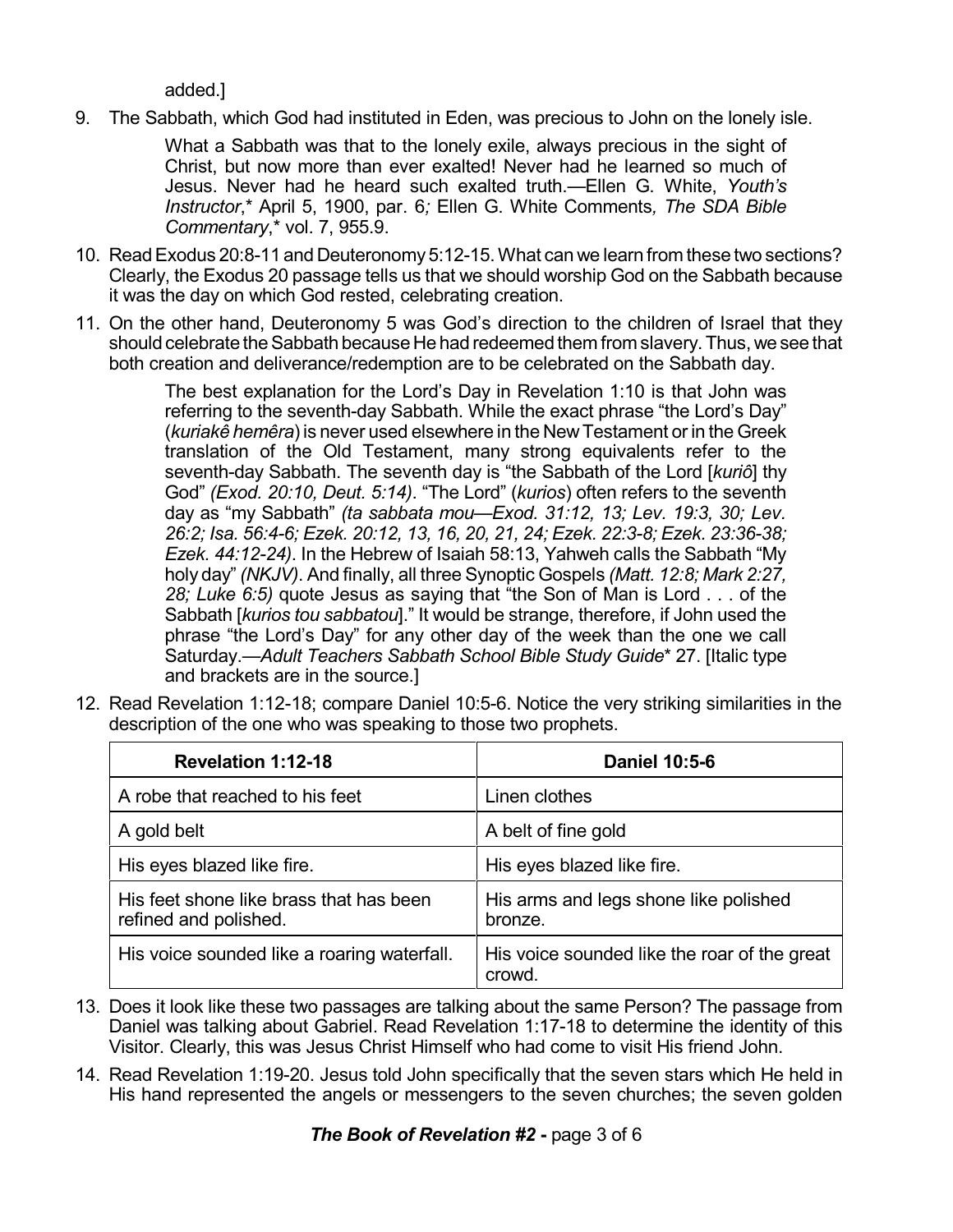lampstands were the seven churches. It should be noted in passing that these lamps that were seen by John were not candlesticks; theywere lampstands burning olive oil and needing wicks to be changed and replaced. Those lamps were originally lit from fire provided by God Himself, and that fire was never supposed to go out. What happened to that fire during the captivity?

- 15. Read Revelation 2:2,9,13,19; and Revelation 3:1,8,15. These verses make it very clear that God is fully cognizant of every detail of our lives. Compare Acts 10:5-6.
- 16. Jesus identified Himself with the titles of God as "The first and the last." Compare Isaiah 44:6 and Isaiah 48:12
- 17. What does it mean to suggest as in Revelation 1:18, *NKJV* that He is the one "who lives" and possesses "the keys of Hades and of death"? As Christians, we firmly believe that Jesus has been given authority over death, (Job 17:16, Psalm 9:13; **John 10:18**) and, thus, the power to raise from the grave into everlasting life all who have been faithful to Him. (1 Corinthians 15:21-23.) Thus, He assures us that no matter what happens to us in this life, He has the ability to raise us from death and take us to heaven. (1 Thessalonians 4:16-17)
- 18. Among Christians in modern times, there have been generally two different approaches to studying the book of Revelation. To many Christians the book is full of mysteries that they cannot understand, and generally, they do not read it. On the other hand, **many Christian scholars believe that not even God has the ability to predict the future**; so, they try to interpret all the details of the book of Revelation in light of events going on in the days of John. But, read Revelation 1:11,19-20. Notice in verse 19 that it says: "Both the things that are now and the things that will happen afterwards."—*Good News Bible.*\* For those who are willing to take God at His word, there are three important applications of these prophecies.

1) **The historical application**. Although they were allowed, in general, to practice their religions privately, people who lived in those cities were expected also to worship Rome and caesar. Those who refused to do so, faced trials and, at times, even martyrdom. John, who knew each one of those church groups personally, must have been thinking about them as he wrote those messages recorded in Revelation 2&3.

2) There is also **a prophetic application**. We know for sure that there were many other churches inAsia Minor besides thosethat are mentioned inRevelation 2&3.This suggests that these churches were chosen specifically because their spiritual conditions were to coincide with certain future spiritual conditions of God's church in different historical periods. Thus, we can look at the seven churches as prophecies laid out in the history of our world up until the time when Jesus comes again.

3) There is also **a universal application.** We know for a fact that the book of Revelation was sent first to Ephesus. It was probably copied and sent to all of the churches mentioned as well as others. The entire book was to be read by people in every church. (Revelation 1:11; 22:16) This suggests to us that there are lessons from each of these messages to each church representing different types of Christians under different circumstances. While the characteristics, for example, of the church of Laodicea might be the most common characteristics to be found in God's final end-time church, there are, no doubt, other people in God's end-time church with characteristics of some of the other churches. Clearly, this is God's attempt to meet us in our spiritual condition–to meet "fallen human beings where they are."—Ellen G. White, *Letter 121*,\* 1901; *7SDABC*\* 946.1; *Selected Messages*,\* book 1, 22.3; *FLB*\* 10.4.

- 19. Suppose that your church had been one of those churches that God came to and gave a message to the pastor. What would God say about your church?
- 20. Read Revelation 2:1-7, the message to the church at Ephesus. In the Roman Empire of John's day, Rome was the largest and most important city. It was followed in size and importance by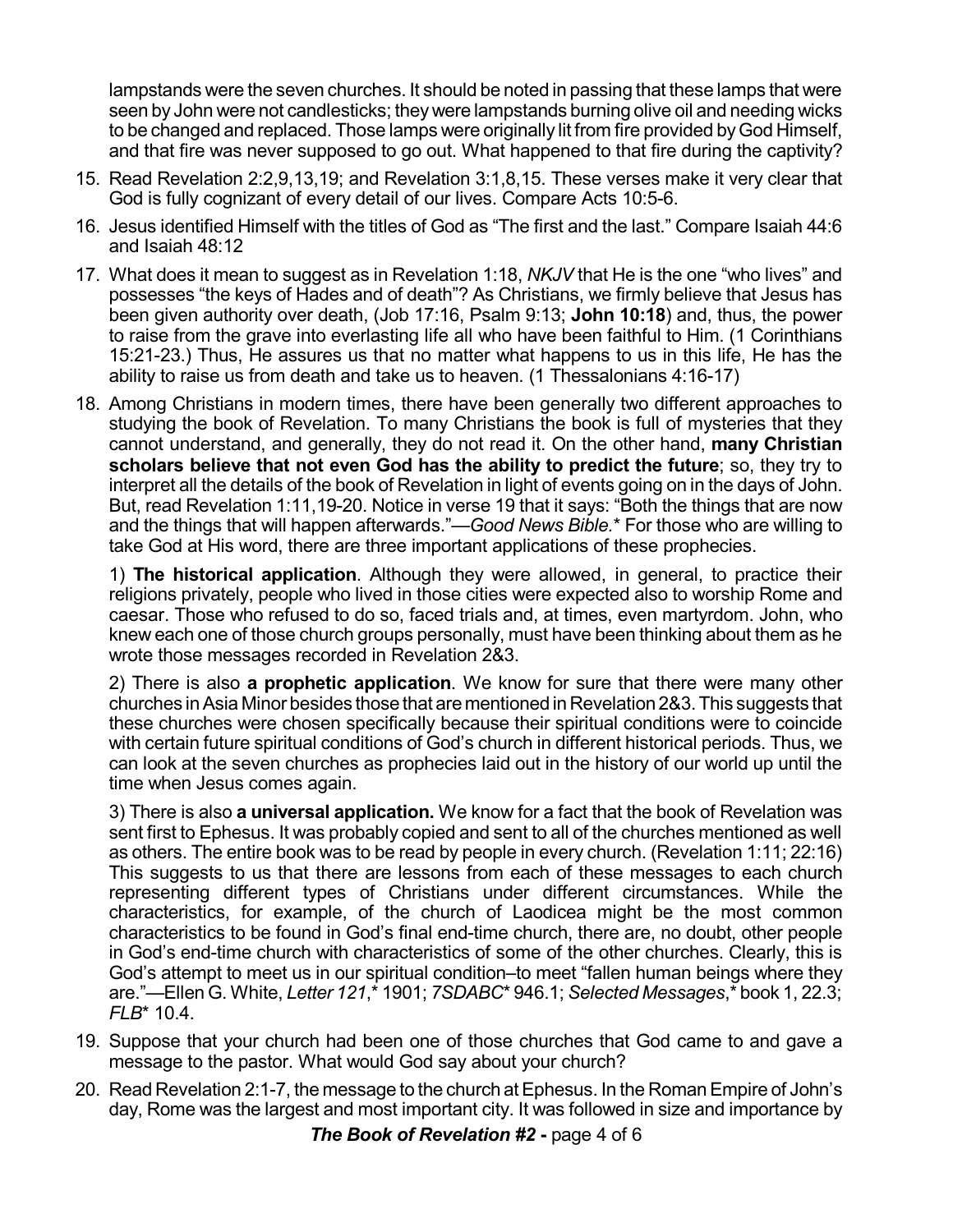Alexandria in Egypt, and then, by Antioch in Syria. The fourth position fell to either Ephesus or Corinth. Ephesus was clearly the principal city in the Roman province of Asia. Ephesus was not the capital of Asia, Pergamum was. But, it was located at the terminus of the Cayster Valley and the Cayster River. There were roads that converged on Ephesus from every direction. Roads came from as far away as the far off Euphrates River in Mesopotamia; Ephesus was considered to be the seaport and the market of Asia. It was the gateway also to Asia for those who came from the west. Whenever a new proconsul came from Rome to officiate in Asia Minor, that proconsul had to enter Asia Minor via Ephesus and first be recognized there. In later times, Christians were brought from Asia to be flung to the lions in the arena in Rome; Ignatius, one of the later Christian historians called Ephesus the highway of the martyrs. Ephesus was the wealthiest and greatest city in all of Asia Minor. It was a free city. They had bestowed honors on the Roman caesars frequently enough to be given that status. It was more or less self-governing; they never had Roman troops garrisoned there.

21. Ephesus was also the center of the worship of *Artemis*–or in Latin, *Diana* of the Ephesians. That temple was one of the seven wonders of the ancient world. It was 425 feet long by 220 feet wide and had 112 columns, each 60 feet high; 36 of those columns were richly gilded and inlaid. It was four times as large as the Parthenon in Athens. The so-called goddess, *Artemis*, is pictured as a squat, black, many-breasted figure which had come down from ancient times; none knew its origin. There were temples in Ephesus for the worship of Claudius and Nero; later, temples were added for Hadrian and Severus. Ephesus was also famous for its pagan amulets and charms which were supposed to be infallible remedies for sickness.Ephesus was home to a wide variety of citizens. Some of them were original natives of that country. Others were colonists who had moved there from Athens. And some were Jews.

> Besides being a centre of religion the Temple of Artemis was also a centre of crime and immorality. The Temple area possessed the right of asylum; any criminal was safe if he could reach it. The temple possessed hundreds of priestesses who were sacred prostitutes. All this combined to make Ephesus a notoriously evil place. Heraclitus, one of the most famous of ancient philosophers, was known as "the weeping philosopher." His explanation of his tears was that no one could live in Ephesus without weeping at its immorality.—Barclay, William (Ed.). (1976). *The Revelation of John*,\* vol. 1, p. 60. Philadelphia: The Westminster John Knox Press.

- 22. Ephesus later became the publication center for the Christian church. Important Christian documents including probably virtually all of the New Testament books were taken there, copied, and distributed to other Christian groups.
- 23. Read Revelation 2:1-4 and Ephesians 1:15. Clearly, theEphesian church was a model church in its early days under Aquila, Priscilla, Paul, Apollos, Timothy, and, later, John himself. It is also quite possible that the Onesimus spoken of in the small book of Philemon may have later become one of the church leaders in Ephesus.
- 24. But, unfortunately, we have Revelation 2:5-7. Over time, the church in Ephesus gradually fell away from its first love. God called them to think about how far they had fallen, to turn from their sins, and to go back to their first love.
- 25. Seventh-day Adventists, in general, have equated the church at Ephesus as a symbol of the Christian church from A.D. 31-100, the church during the apostolic age.
- 26. Have you ever belonged to a Christian group where you felt that the Christian love was waning? Perhaps everyone was attending church and going through the motions of being a Christian; but, nothing was really happening. What should we do if we find ourselves in a church like that?